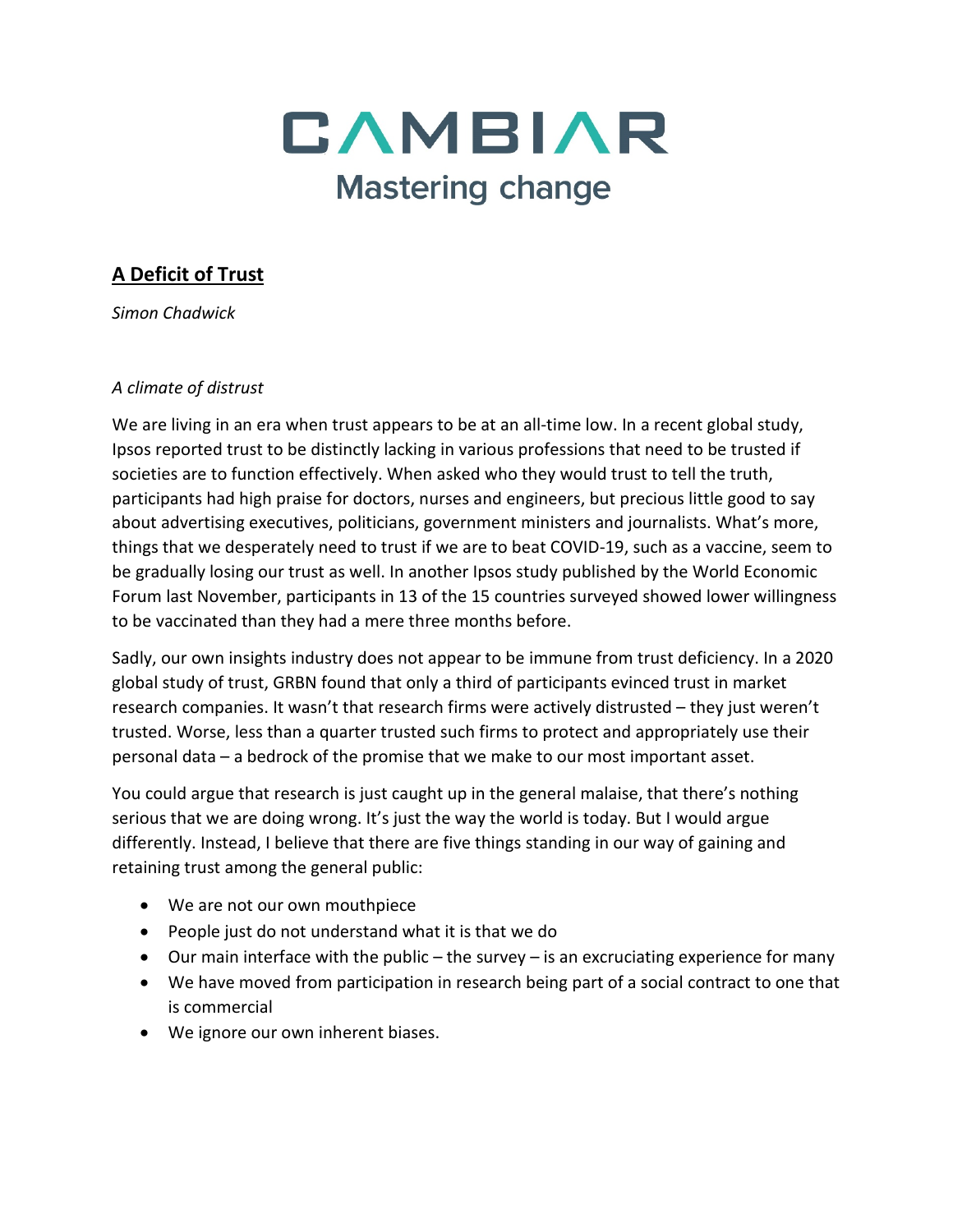#### *We are not our own mouthpiece*

The only time that the general public sees our work product is when it is reported in the media or, more rarely, in various forms of trade press. We do not speak for ourselves, we let others do it for us. And, in many (but not all) instances, they don't do a very good job of it. People know us primarily through polling, which is presented as reporting on a horse race and, worse, a form of prediction. Any time those "predictions" appear not be to be fulfilled, we are mocked or vilified. No wonder Ipsos found that only half of their respondents thought pollsters told the truth.

#### *People do not understand what we do*

The very fact that polling is presented as "prediction" rather than what it is – a snapshot of sentiment at a given moment – results in a dissonance between what people think we do and what it is that we actually do. Worse, when we engage people in commercial research, we make matters worse by shrouding our intentions in secrecy. We don't tell participants who the client is, we don't tell them why we are doing the research and we rarely, if ever, feed back any results to them. Bob Moran, of Brunswick Group, coined the phrase "rateocracy" a few years ago to describe our love of sites such as Yelp and TripAdvisor. Why do we love them? Because we get to have a say and we can see in real time the overall results of what others say.

When you don't speak for yourself and you shroud what you do in secrecy, is it any wonder that people don't understand what it is that you really do, why you exist?

#### *Our interface is excruciating*

When I was in training as a market research executive, we were sent out into the streets with four surveys that were designed to be horrific for the respondent and for us. The idea was for us to gain first-hand experience of what a badly designed survey or questionnaire would do to both the respondent and the interviewer. What was a bad interview experience in-person has now been exported lock, stock and barrel onto the Internet. Only there is no human being in the room (the interviewer) to mitigate the pain. Simply put, our UX sucks.

When people don't understand what you do and you then torture them, is it any wonder that they don't really trust you?

#### *From social contract to commercial transaction*

When people are asked why they participate in research, some say it is to contribute by giving their opinions. This is a social contract – by contributing, I hope to make life better. Before online research, this was the norm. Today, there are more people who participate in online surveys in order to make money. Some of our more prominent panels even recruit panelists online with the slogan "make money by taking surveys!". That is a commercial contract. As students of sociology and psychology know, there is a world of difference between social and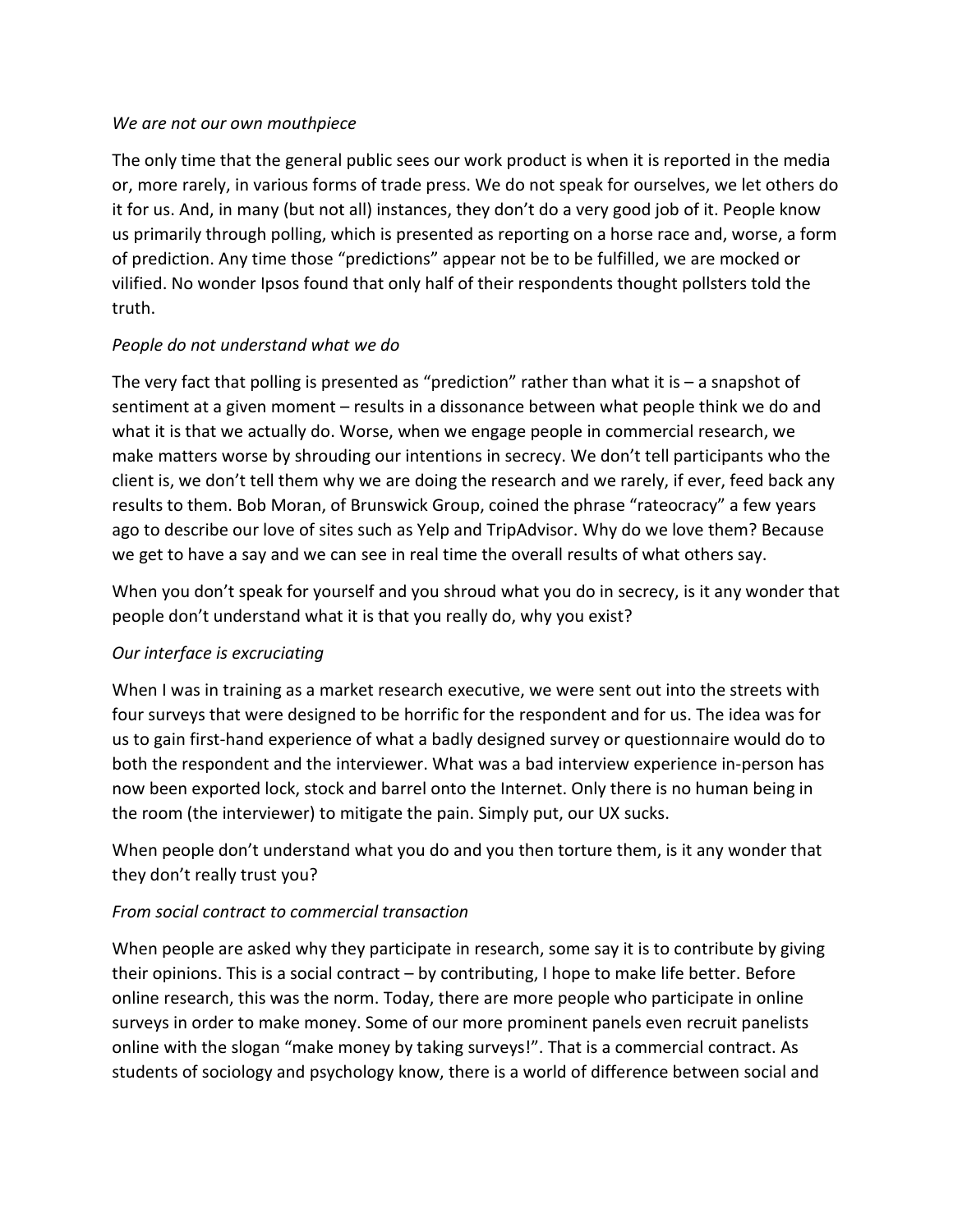commercial contracts. The former are built on trust, the latter are based on a premise of distrust.

### *We ignore our own inherent biases*

In an excellent article in the January 2021 issue of IMPACT, Elen Lewis argues that researchers bring their own inherent biases to the design of research and that, in the process, ignore significant portions of the populations, their needs, desires and motivations. How else to explain the anger of those who feel that they are ignored in the U.S., UK, France and many other countries? Sampling by social classification, focusing on segments that offer spending power, ignoring marginalized communities and bypassing the 'difficult-to-reach' all contribute to a feeling among many that they are simply invisible not only to politicians but also to companies.

## *What can we do to rebuild trust?*

While this is a big question deserving of discussion and study, I humbly offer six actions that I believe could start us along the road to regaining and building trust:

- 1) The insights industry needs to reposition itself in the public eye. It needs to tell its story and accentuate the positive contribution that it makes to society. Yes, that takes money. And, no, we haven't been able to do it before. But I believe that this is a goal so important that we have no choice but to commit the money, time and resources to making a supreme effort to do so.
- 2) We need to form media partnerships with the express goal of showcasing the industry's role in society with case studies that demonstrate positive social and commercial impact. These should be explicit partnerships that benefit both sides of the equation.
- 3) Our industry is blessed with some brilliant communicators. Let's put them forward as ambassadors to the wider world, make them our mouthpieces and take back some measure of control over our own message.
- 4) Industry bodies should incorporate UX standards (not guidelines) into their codes of conduct. These should be participant-centric and should focus not only on the look and feel of user experience but also on key issues such as interview length, use of routers, screening standards and rewards.
- 5) The market research community must reach out to and involve the UX, CX and design communities to help us in designing the best research experience possible. We should deploy hard metrics to ensure that we meet goals based on enjoyment, willingness to participate in the future and trust.
- 6) Perhaps most importantly, we must seek to break down inherent biases, both in design and in who we bring into the industry as our future executives. Diversity and inclusion need to be at the centre of this, as does the slaying of some sacred cows. Do researchers really need bachelors, masters or PhDs? Recruit from all sectors of society, train them and listen to them.